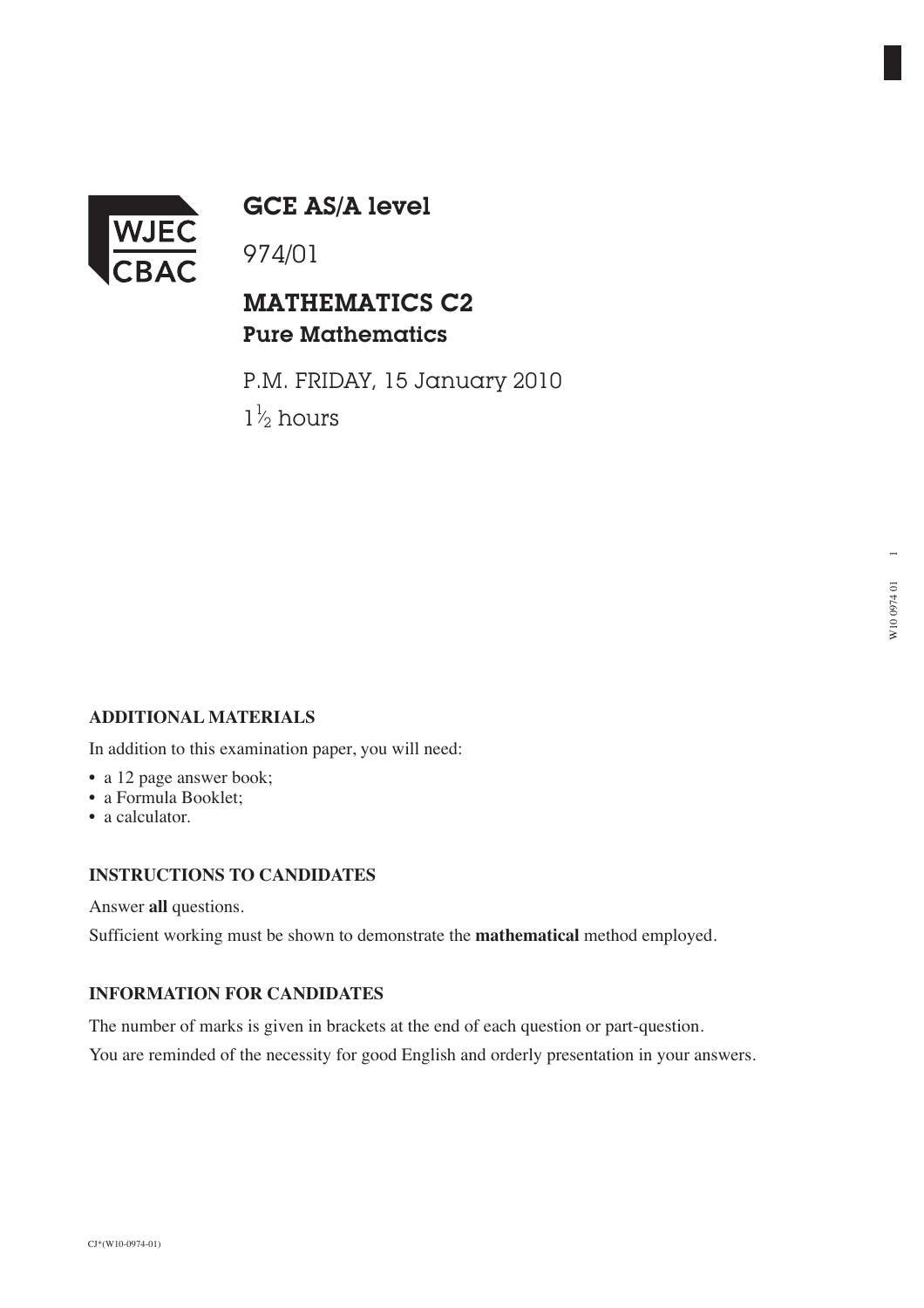**1.** Use the Trapezium Rule with five ordinates to find an approximate value for the integral

$$
\int_1^{1.4} \sqrt{3-x^2} \, \mathrm{d}x
$$

Show your working and give your answer correct to three decimal places. [4]

**2.** *(a)* Find all values of  $\theta$  in the range  $0^{\circ} \le \theta \le 360^{\circ}$  satisfying

$$
3 - 7\cos\theta = 6\sin^2\theta. \tag{5}
$$

*(b)* Find all values of *x* in the range  $0^{\circ} \le x \le 180^{\circ}$  satisfying

$$
\tan(2x + 45^{\circ}) = 0.7. \tag{3}
$$

*(c)* Find all values of  $\theta$  in the range  $0^{\circ} \le \theta \le 360^{\circ}$  satisfying

$$
4\tan\theta\cos\theta + 1 = 0.\tag{3}
$$

**3.** The diagram below shows a sketch of the triangle *ABC* with  $AB = 8 \text{ cm}$ ,  $AC = x \text{ cm}$ ,  $BC = (x + 2)$  cm and  $\angle ABC = 60^{\circ}$ .  $\frac{1}{2}$ 



- *(a)* Write down and simplify an equation satisfied by *x*. Hence evaluate *x*. [3]  $\overline{\phantom{a}}$
- *(b)* Find the size of *ACB*. [2]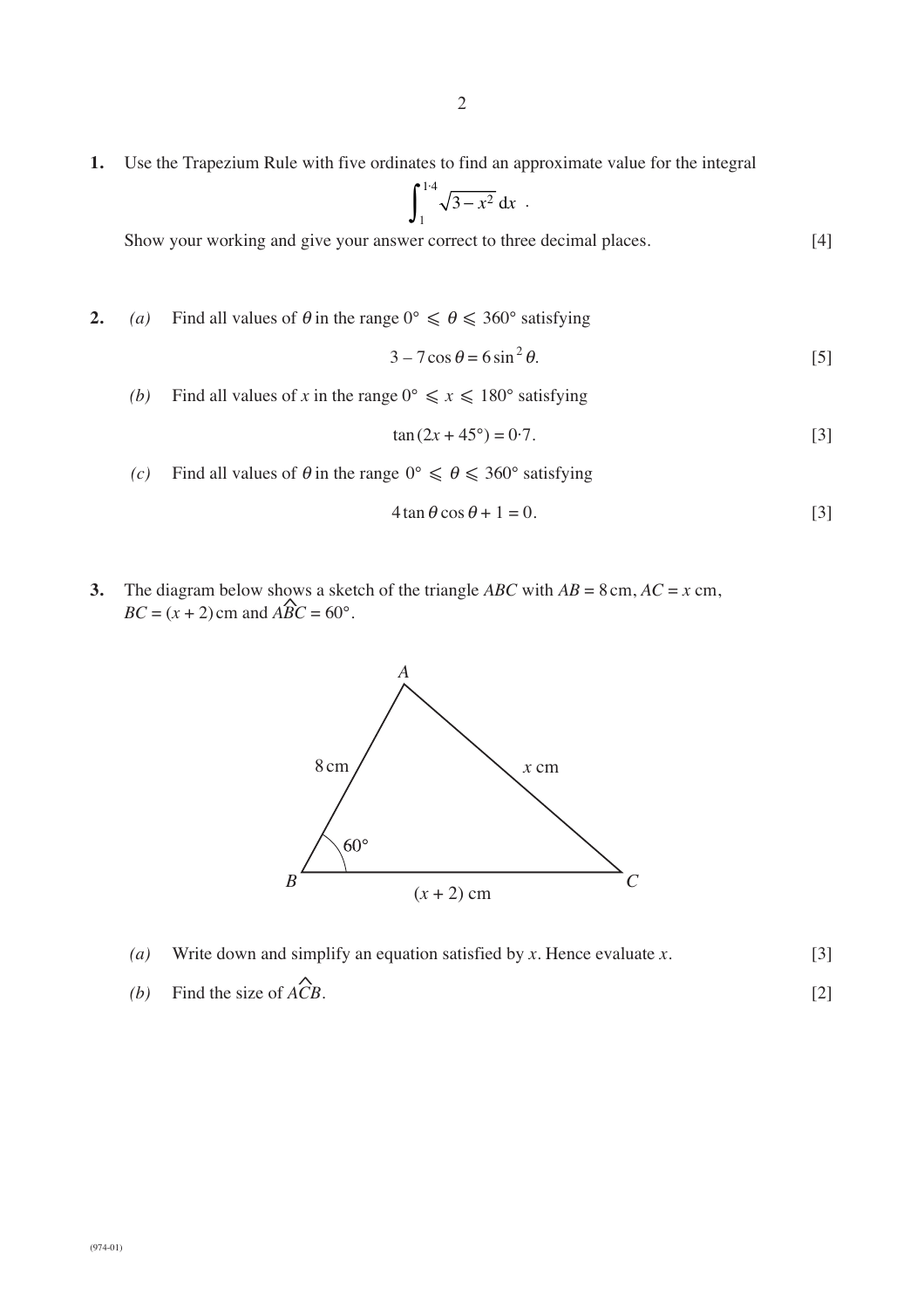- **4.** The sum of the first eight terms of an arithmetic series is 124 and the sum of the first twenty terms of the series is 910.
	- *(a)* Find the first term and common difference of the series. [5]
	- *(b)* The *n*th term of the series is 183. Find the value of *n*. [2]
- **5.** *(a)* A geometric series has first term *a* and common ratio *r*. Prove that the sum of the first *n* terms is given by

$$
S_n = \frac{a(1 - r^n)}{1 - r} \tag{3}
$$

*(b)* The common ratio of a geometric series is positive. The sum of the first four terms of the series is 73·8. The sum to infinity of the series is 125. Find the common ratio and the first term of the geometric series. [6]





The diagram shows a sketch of the curve  $y = 5 + 4x - x^2$  and the line  $y = 8$ . The curve and the line intersect at the points *A* and *B*.

- (i) Showing your working, find the *x*-coordinates of *A* and *B*.
- (ii) Find the area of the shaded region. [10]

# **TURN OVER**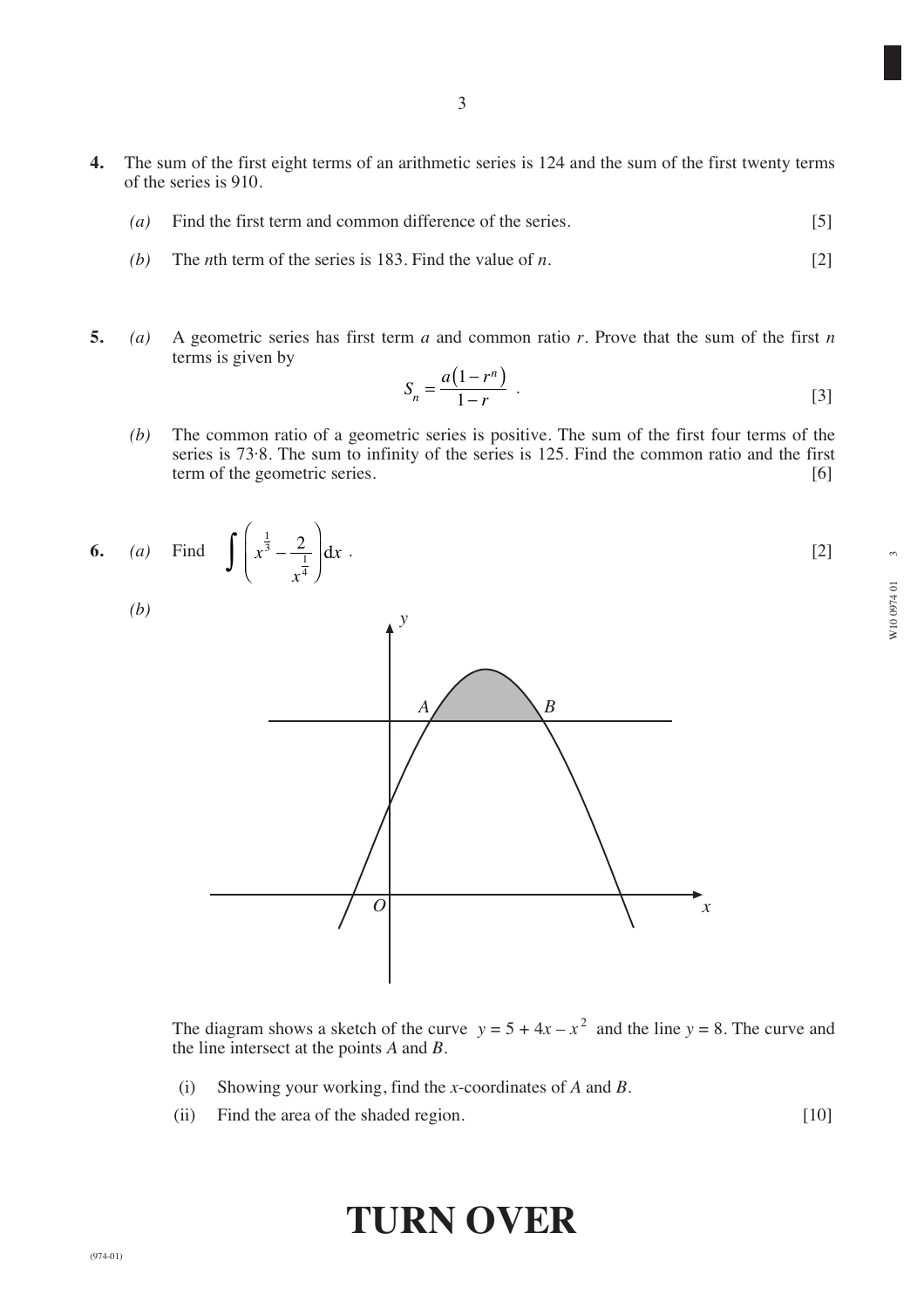- 4
- **7.** *(a)* Given that  $x > 0$ , show that

$$
\log_a x^n = n \log_a x. \tag{3}
$$

- (b) Express  $\frac{1}{2} \log_a 324 + \log_a 56 2 \log_a 12$  in the form  $\log_a b$ , where *b* is a constant whose value is to be found. [4] 2
- *(c)* (i) Rewrite the equation

$$
3^x = 2^{x+1}
$$

in the form

$$
c^x = d,
$$

where the values of the constants *c* and *d* are to be found.

(ii) Hence or otherwise, solve the equation

$$
3^x = 2^{x+1},
$$

giving your answer correct to two decimal places. [4]

**8.** The circle *C* has centre *A* and equation

$$
x^2 + y^2 + 4x - 8y + 10 = 0.
$$

- *(a)* Find the coordinates of *A* and the radius of *C*. [3]
- *(b)* The line *L* has equation

$$
x-3y+4=0.
$$

Show that *L* is a tangent to the circle *C*. [4]